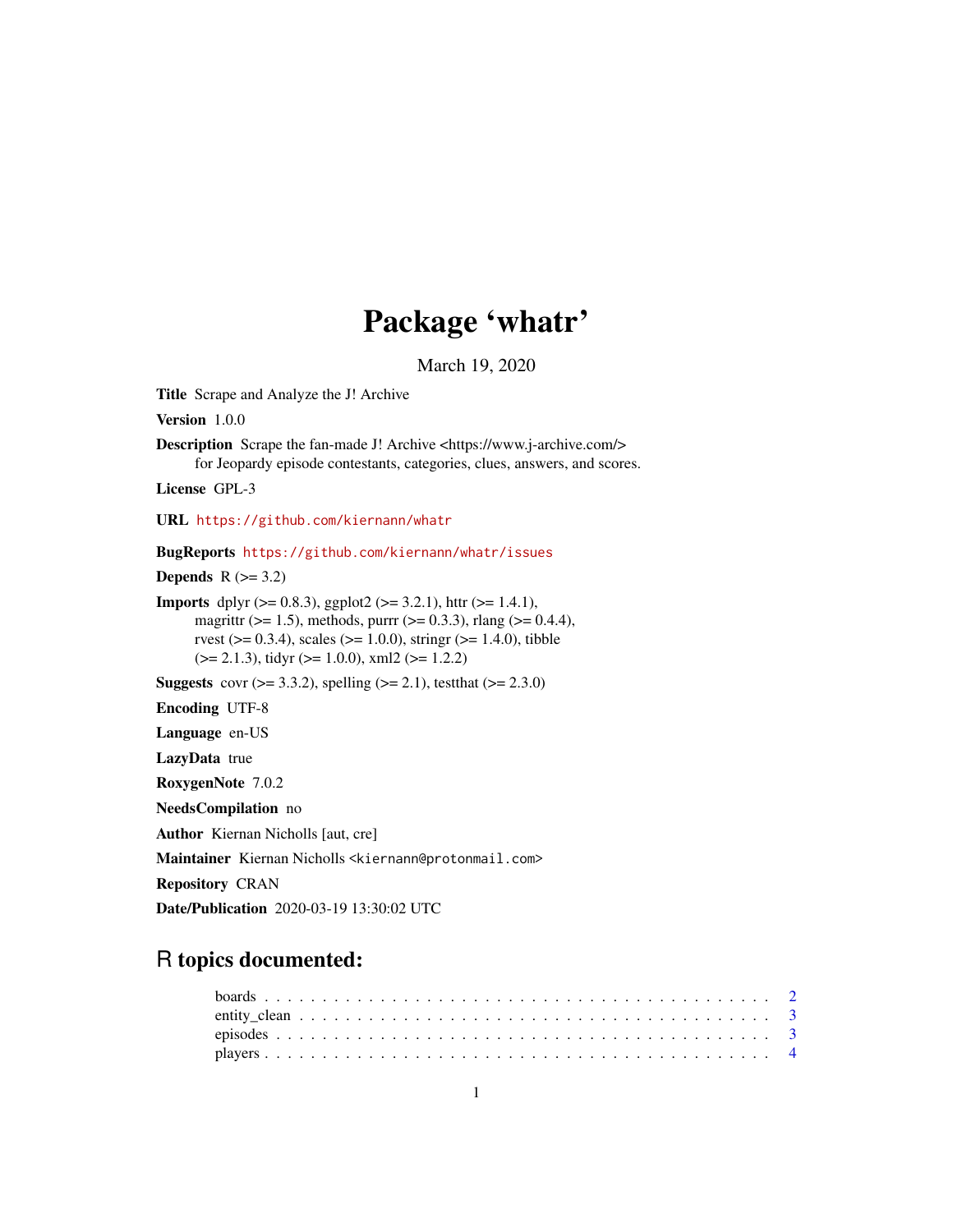#### <span id="page-1-0"></span>2 boards and the contract of the contract of the contract of the contract of the contract of the contract of the contract of the contract of the contract of the contract of the contract of the contract of the contract of t

| Index |  |
|-------|--|

boards *2019 Jeopardy! game boards*

#### Description

The categories, clues, and answers in the 2019 season of Jeopardy.

#### Usage

boards

#### Format

A tibble with 13,261 rows and 8 variables:

game The J! Archive game ID.

round The round a clue is chosen.

col The column position left-to-right.

row The row position top-to-bottom.

n The order of clue chosen.

category Category title, often humorous or with instructions.

clue The clue read to the contestants.

answer The *correct* answer to a clue.

#### Source

<https://www.j-archive.com/>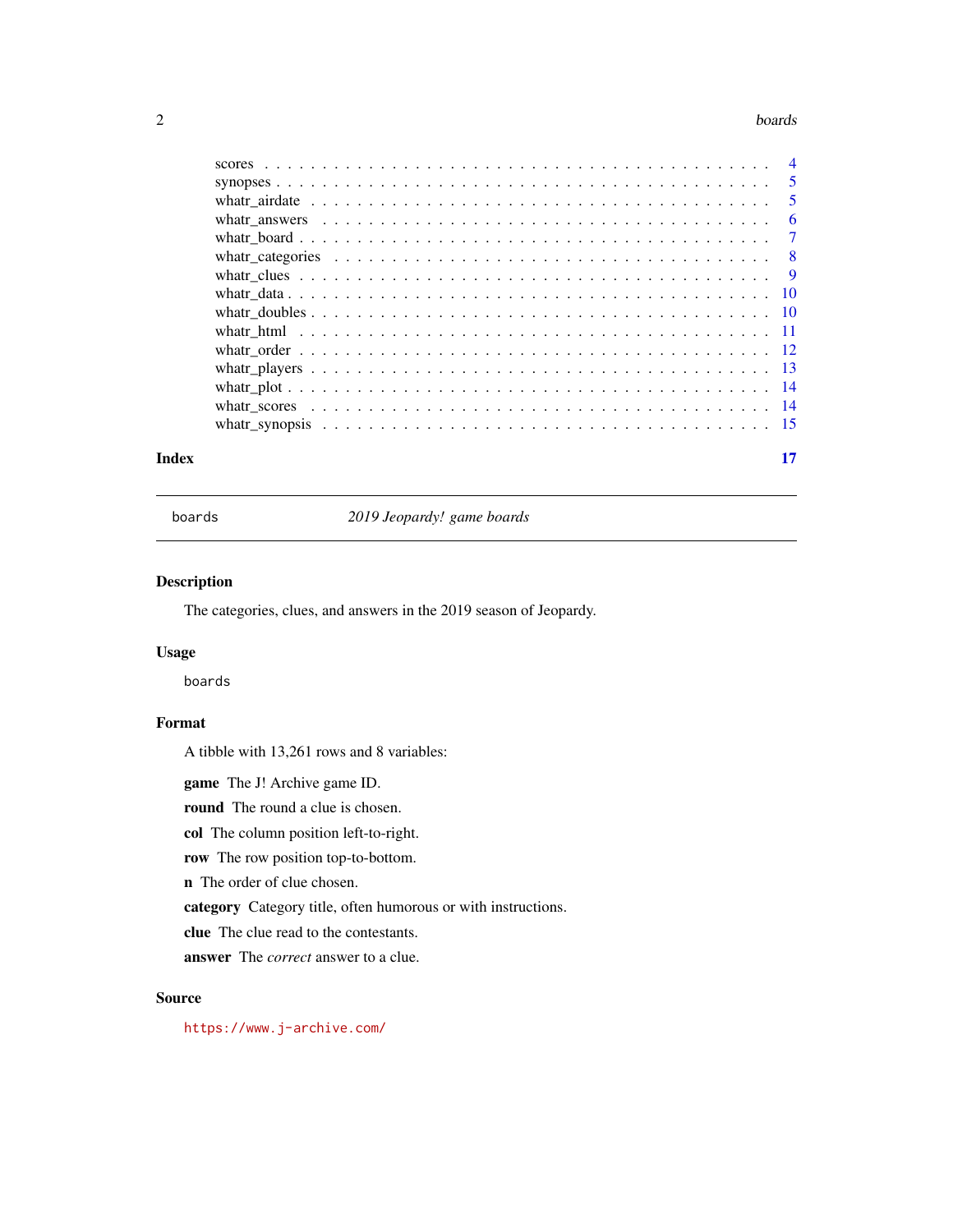<span id="page-2-0"></span>

Repair the text from J! Archive HTML

#### Usage

```
entity_clean(string)
```
#### Arguments

string Some text, usually from  $rvest::html\_text()$ .

#### Value

Normalize character vectors.

episodes *2019 Jeopardy! episodes*

#### Description

The episodes in the 2019 season of Jeopardy.

#### Usage

episodes

#### Format

A tibble with 218 rows and 3 variables:

game The non-sequential J! Archive game ID.

show The sequential show number of an episode.

date The air date of an episode.

#### Source

<https://www.j-archive.com/>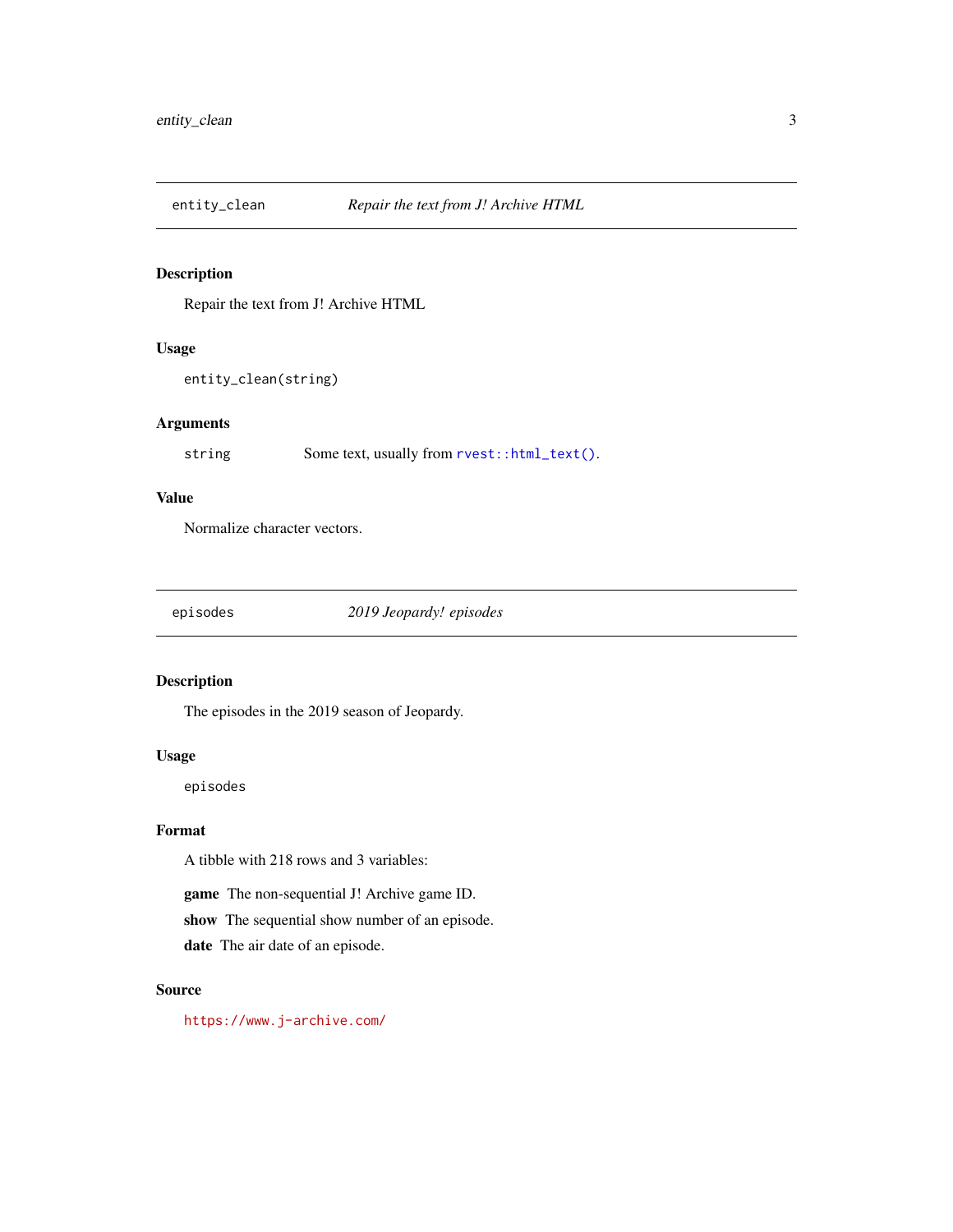<span id="page-3-0"></span>

The contestants in the 2019 season of Jeopardy.

#### Usage

players

#### Format

A tibble with 672 rows and 6 variables:

game The J! Archive game ID. show The sequential episode show number. date The date each episodes initially aired.

#### Source

<https://www.j-archive.com/>

scores *2019 Jeopardy! game scores*

#### Description

The score history of the games in the 2019 season of Jeopardy.

#### Usage

scores

#### Format

A tibble with 13,261 rows and 6 variables:

round The round a clue is chosen.

n The order of clue chosen.

name First name of player responding.

score Change in score from this clue.

double Is the clue a daily double.

#### Source

<https://www.j-archive.com/>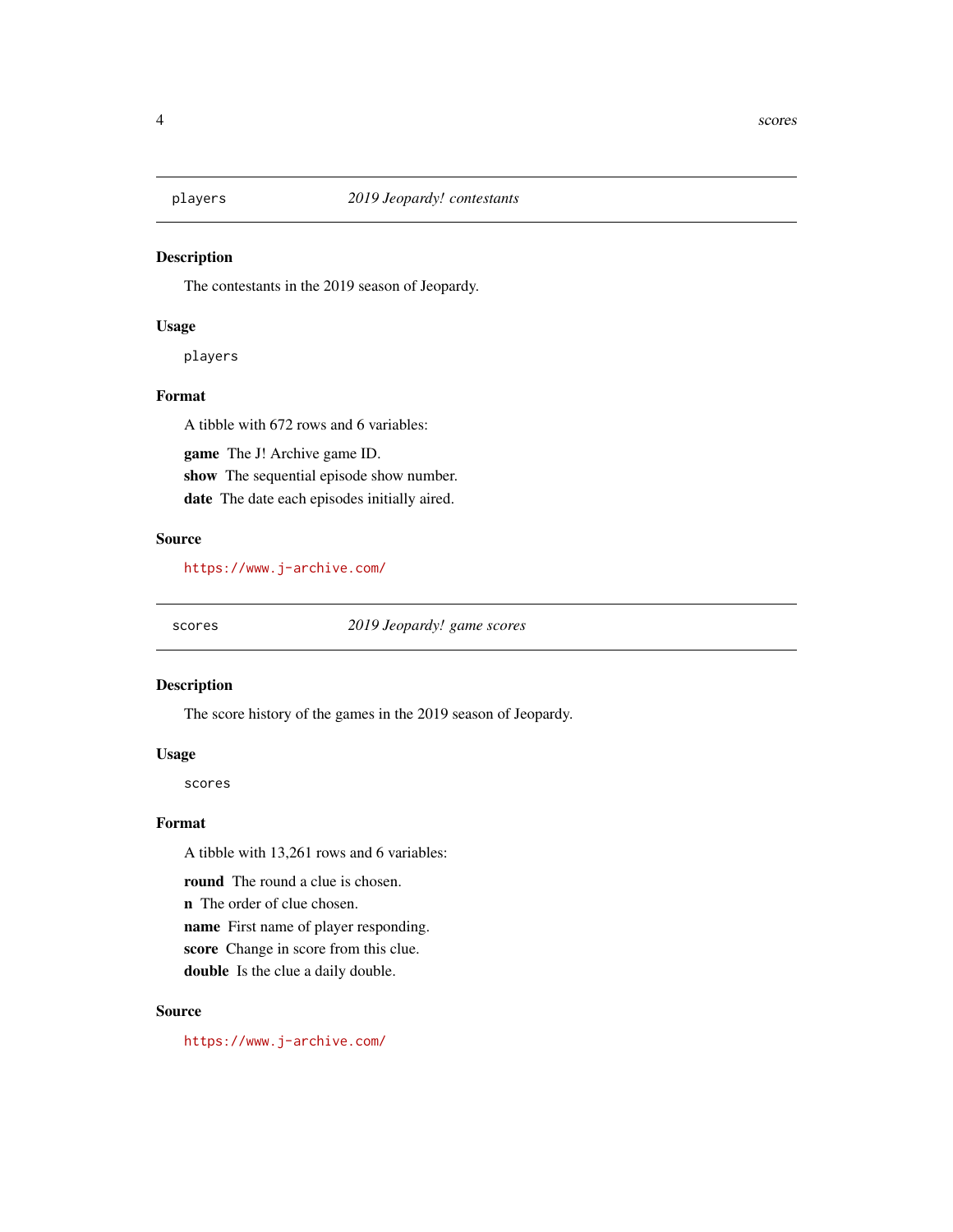<span id="page-4-0"></span>

Synopses of the games in the 2019 season of Jeopardy.

#### Usage

synopses

#### Format

A tibble with 654 rows and 6 variables:

name The contestant's given name.

coryat Score if all wagering is disregarded.

final Final score after Double Jeopardy.

right Number of correct answers.

wrong Number of incorrect answers.

#### Source

<https://www.j-archive.com/>

whatr\_airdate *What is the air date?*

#### Description

*This* date identifies when an episode was first viewed on television.

#### Usage

```
whatr_airdate(game)
```
#### Arguments

game One of four types of input, all passed to [whatr\\_html\(\)](#page-10-1):

- 1. A numeric game ID.
- 2. Either a 'showgame' or 'showscores' HTML document.
- 3. A show number character starting with "#".
- 4. An air date like "yyyy-mm-dd".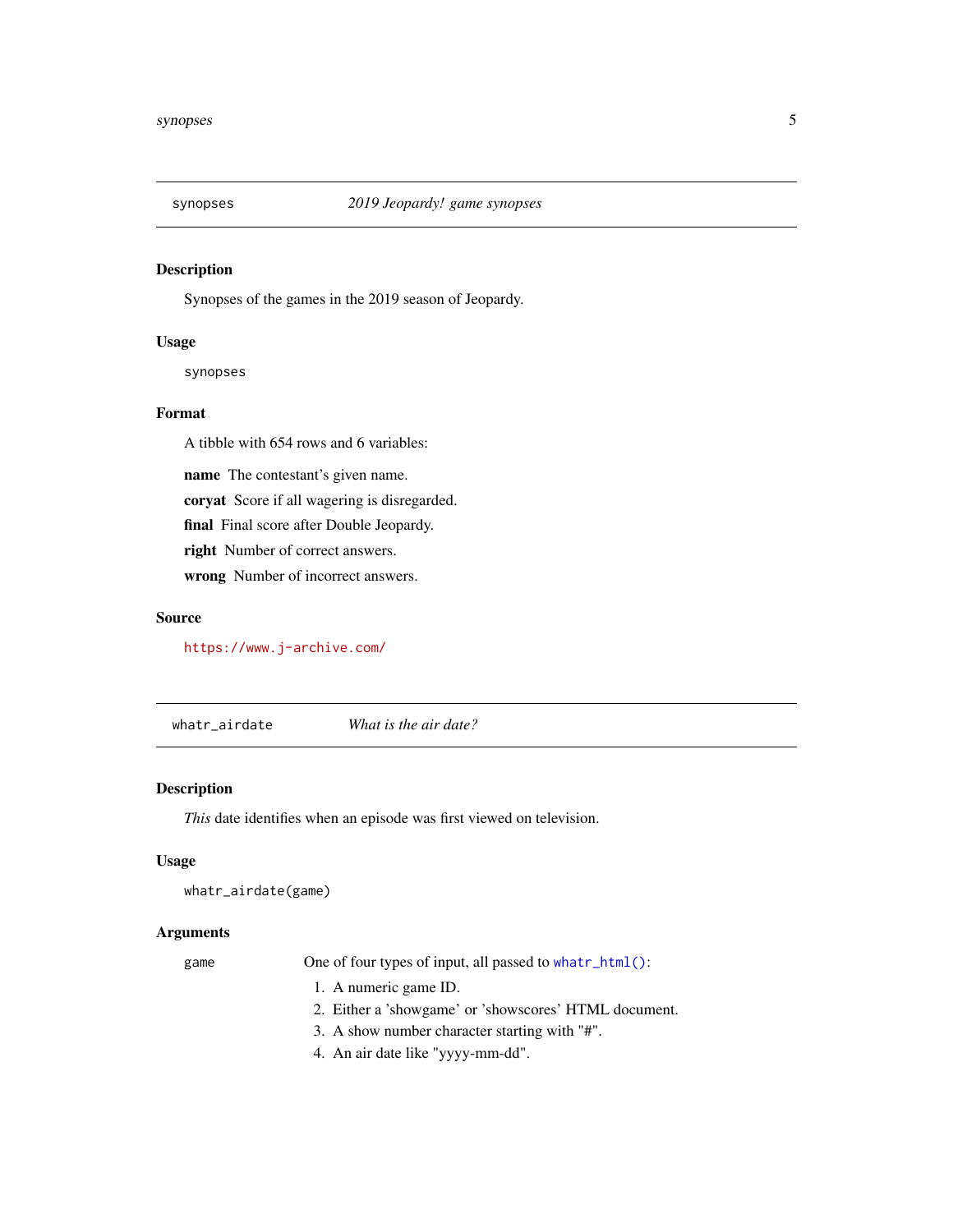#### <span id="page-5-0"></span>Format

A tibble with 1 row and 3 variables:

game The non-sequential J! Archive game ID.

show The sequential show number of an episode.

date The air date of an episode.

#### Value

A tidy tibble of clue text.

#### Examples

whatr\_airdate(game = 6304)

whatr\_answers *What are the answers?*

#### Description

*These* must be given by the contestants in the form of a question as a response to the clues given.

#### Usage

whatr\_answers(game)

#### Arguments

game One of four types of input, all passed to [whatr\\_html\(\)](#page-10-1):

- 1. A numeric game ID.
- 2. Either a 'showgame' or 'showscores' HTML document.
- 3. A show number character starting with "#".
- 4. An air date like "yyyy-mm-dd".

#### Format

A tibble with (up to) 61 rows and 5 variables:

round The round a clue is chosen.

col The column position left-to-right.

row The row position top-to-bottom.

i The order of clue chosen.

answer The *correct* answer to a clue.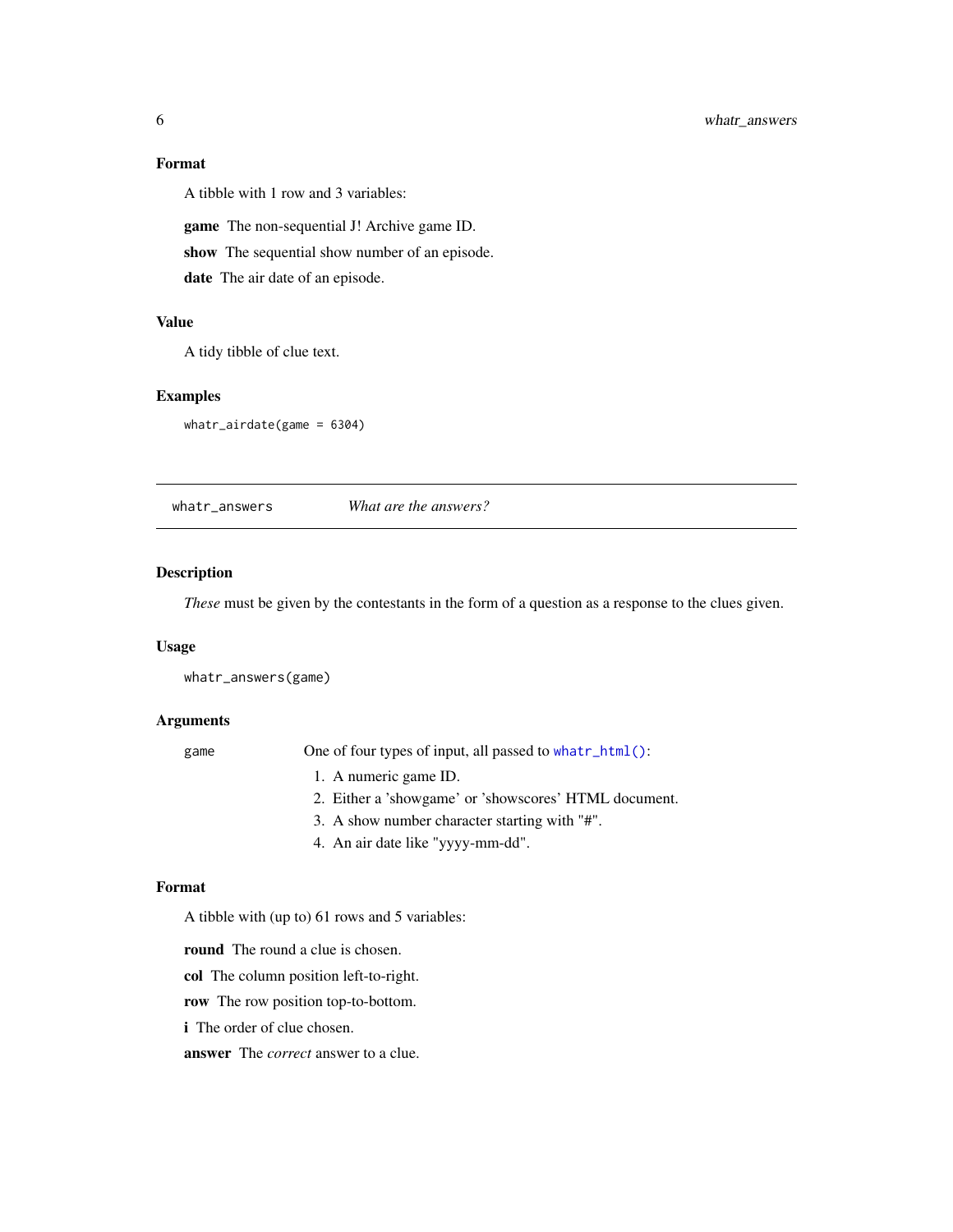#### <span id="page-6-0"></span>whatr\_board 7

#### Value

A tidy tibble of answer text.

#### Examples

```
whatr_answers(game = 6304)
```
whatr\_board *What is the board?*

#### Description

*This* grid contains all the categories, clues, and answers in a game.

#### Usage

whatr\_board(game)

#### Arguments

game One of four types of input, all passed to what r\_html():

- 1. A numeric game ID.
- 2. Either a 'showgame' or 'showscores' HTML document.
- 3. A show number character starting with "#".
- 4. An air date like "yyyy-mm-dd".

#### Format

A tibble with (usually) 61 rows and 4 variables:

round The round a clue is chosen.

col The column position left-to-right.

row The row position top-to-bottom.

n The order of clue chosen.

category Category title, often humorous or with instructions.

clue The clue read to the contestants.

answer The *correct* answer to a clue.

#### Value

A tidy tibble of clue text.

#### Examples

whatr\_board(game = 6304)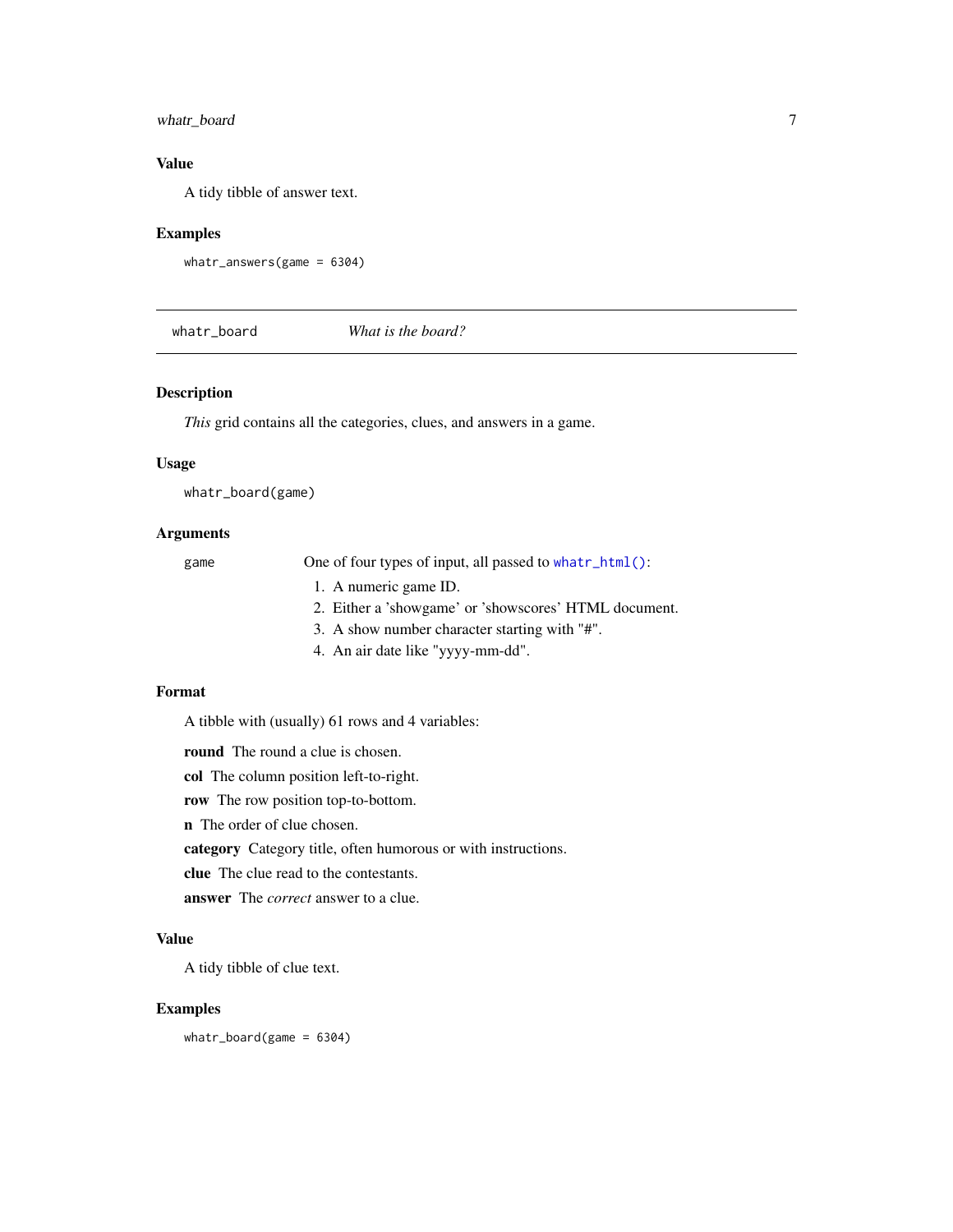<span id="page-7-0"></span>whatr\_categories *What are categories?*

#### Description

*These* are collections of five clues related by subject matter.

#### Usage

whatr\_categories(game)

#### Arguments

| game | One of four types of input, all passed to what r_html(): |
|------|----------------------------------------------------------|
|      | 1. A numeric game ID.                                    |
|      | 2. Either a 'showgame' or 'showscores' HTML document.    |
|      | 3. A show number character starting with "#".            |
|      | 4. An air date like "yyyy-mm-dd".                        |

#### Format

A tibble with (up to) 13 rows and 3 variables:

round The round a clue is chosen.

col The column position left-to-right.

category Category title, often humorous or with instructions.

#### Value

Tidy tibble of category titles.

#### Examples

whatr\_categories(game = 6304)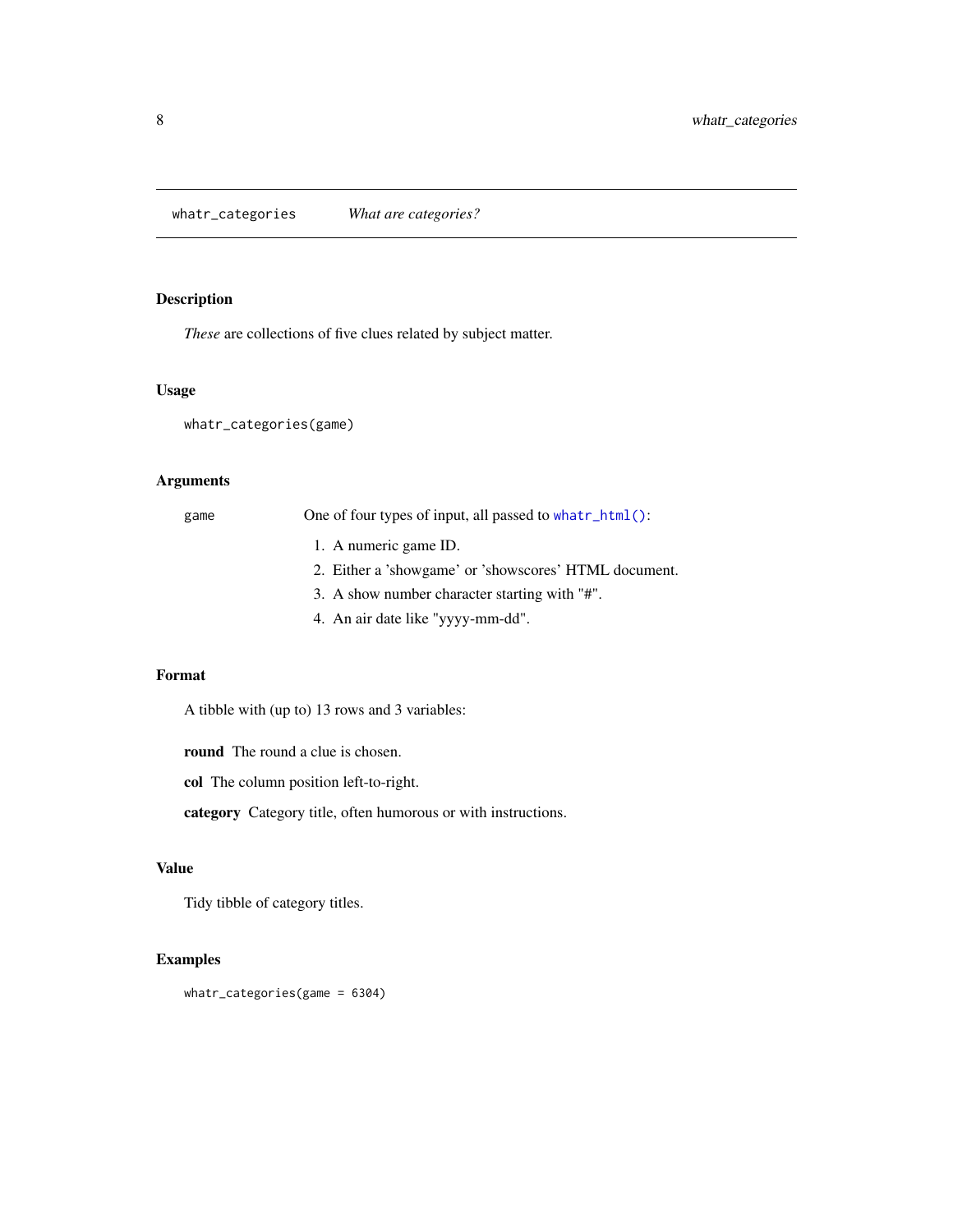<span id="page-8-1"></span><span id="page-8-0"></span>

Confusingly, *these* are posed to contestants in the form of an answer.

#### Usage

whatr\_clues(game)

#### Arguments

game One of four types of input, all passed to [whatr\\_html\(\)](#page-10-1):

- 1. A numeric game ID.
- 2. Either a 'showgame' or 'showscores' HTML document.
- 3. A show number character starting with "#".
- 4. An air date like "yyyy-mm-dd".

#### Format

A tibble with (usually) 61 rows and 4 variables:

round The round a clue is chosen.

col The column position left-to-right.

row The row position top-to-bottom.

i The order of clue chosen.

clue The clue read to the contestants.

#### Value

A tidy tibble of clue text.

#### Examples

whatr\_clues(game = 6304)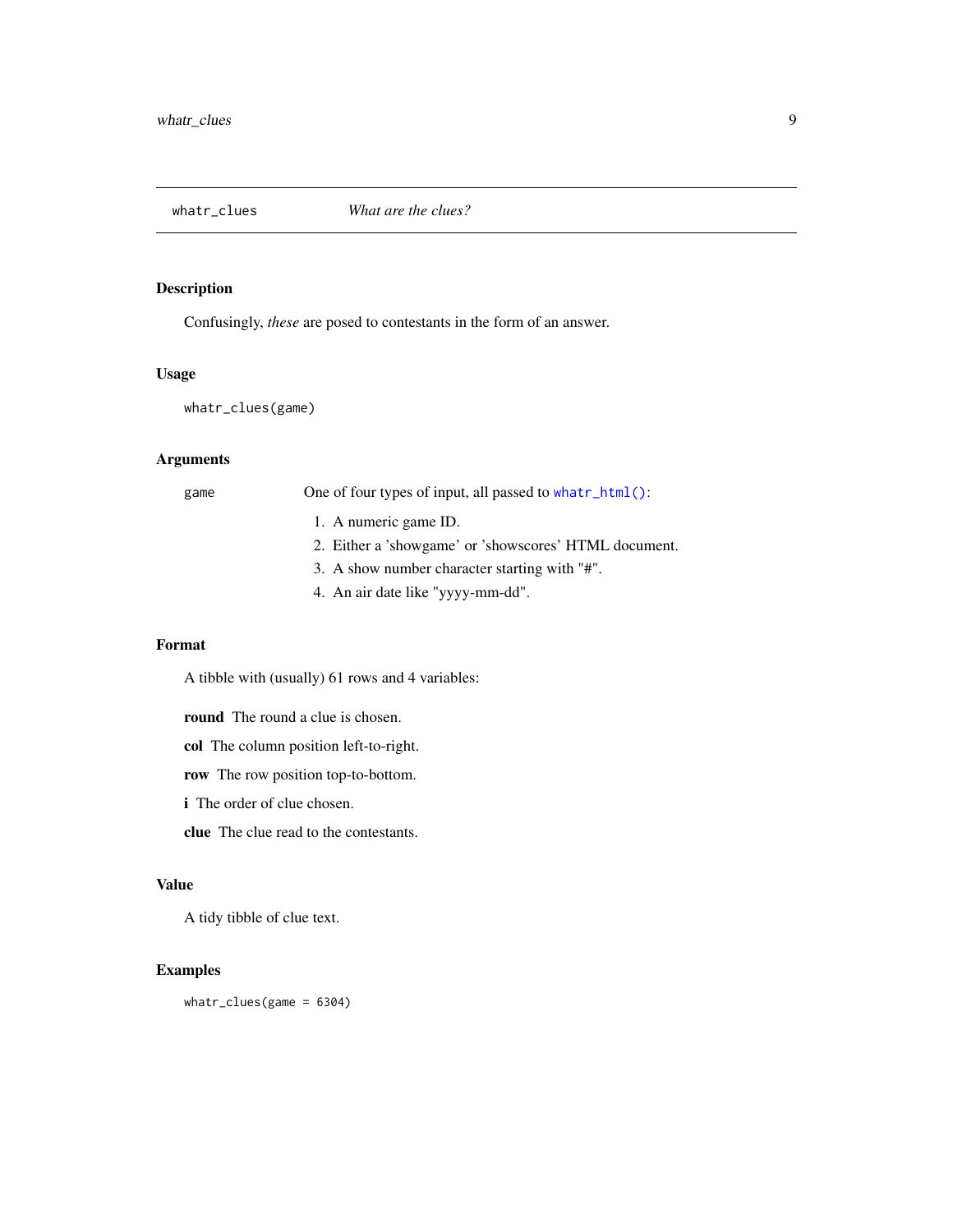<span id="page-9-0"></span>

*This* is the name for game mechanic displaying all categories and clues.

#### Usage

whatr\_data(game)

#### Arguments

game One of four types of input, all passed to [whatr\\_html\(\)](#page-10-1):

- 1. A numeric game ID.
- 2. Either a 'showgame' or 'showscores' HTML document.
- 3. A show number character starting with "#".
- 4. An air date like "yyyy-mm-dd".

#### Value

A list of tibbles.

#### Examples

```
whatr_data(game = 6304)
```
whatr\_doubles *What are daily doubles?*

#### Description

*These* types of clues have no dollar value. Players wager some of their score before hearing the clue. In the first round, one such clue is present; in the second round, there are two.

#### Usage

```
whatr_doubles(game)
```
#### Arguments

game One of four types of input, all passed to [whatr\\_html\(\)](#page-10-1):

- 1. A numeric game ID.
- 2. Either a 'showgame' or 'showscores' HTML document.
- 3. A show number character starting with "#".
- 4. An air date like "yyyy-mm-dd".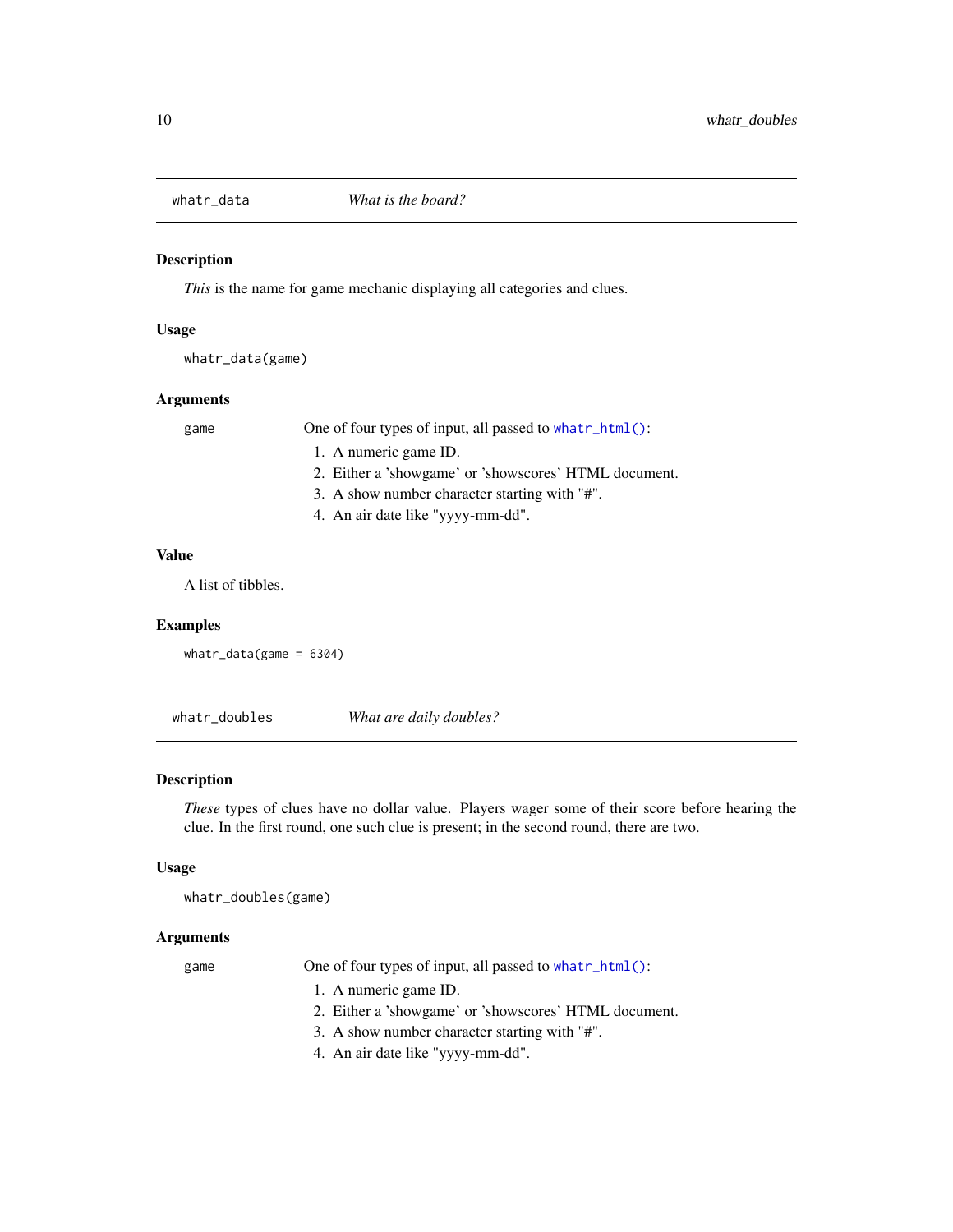#### <span id="page-10-0"></span>whatr\_html 11

#### Format

a named list

round The round a clue is chosen.

col The column position left-to-right.

row The row position top-to-bottom.

i The order of clue chosen.

clue The clue read to the contestants.

score The amount won or lost on the wager.

#### Value

a list containing the question indices of the daily doubles in the first and second rounds

#### Examples

whatr\_doubles(game = 6304)

<span id="page-10-1"></span>whatr\_html *Return the right J! Archive HTML document*

#### Description

To avoid downloading and reading the J! Archive over and over, this function can be used to return an HTML document from one of four types of input:

- 1. Game ID (6304)
- 2. Show number ("#8006")
- 3. Air date ("2019-06-03")
- 4. HTML document itself

#### Usage

```
whatr_html(x, out = c("showgame", "showscores"))
```
#### Arguments

|     | Any kind of J! Archive game identifier.                                             |
|-----|-------------------------------------------------------------------------------------|
| out | One of "showscores" or "showgame" used for what $r$ _scores() or what $r$ _clues(), |
|     | etc. respectively. Either document can be returned from the input of the other.     |

#### Value

A J! Archive html\_document.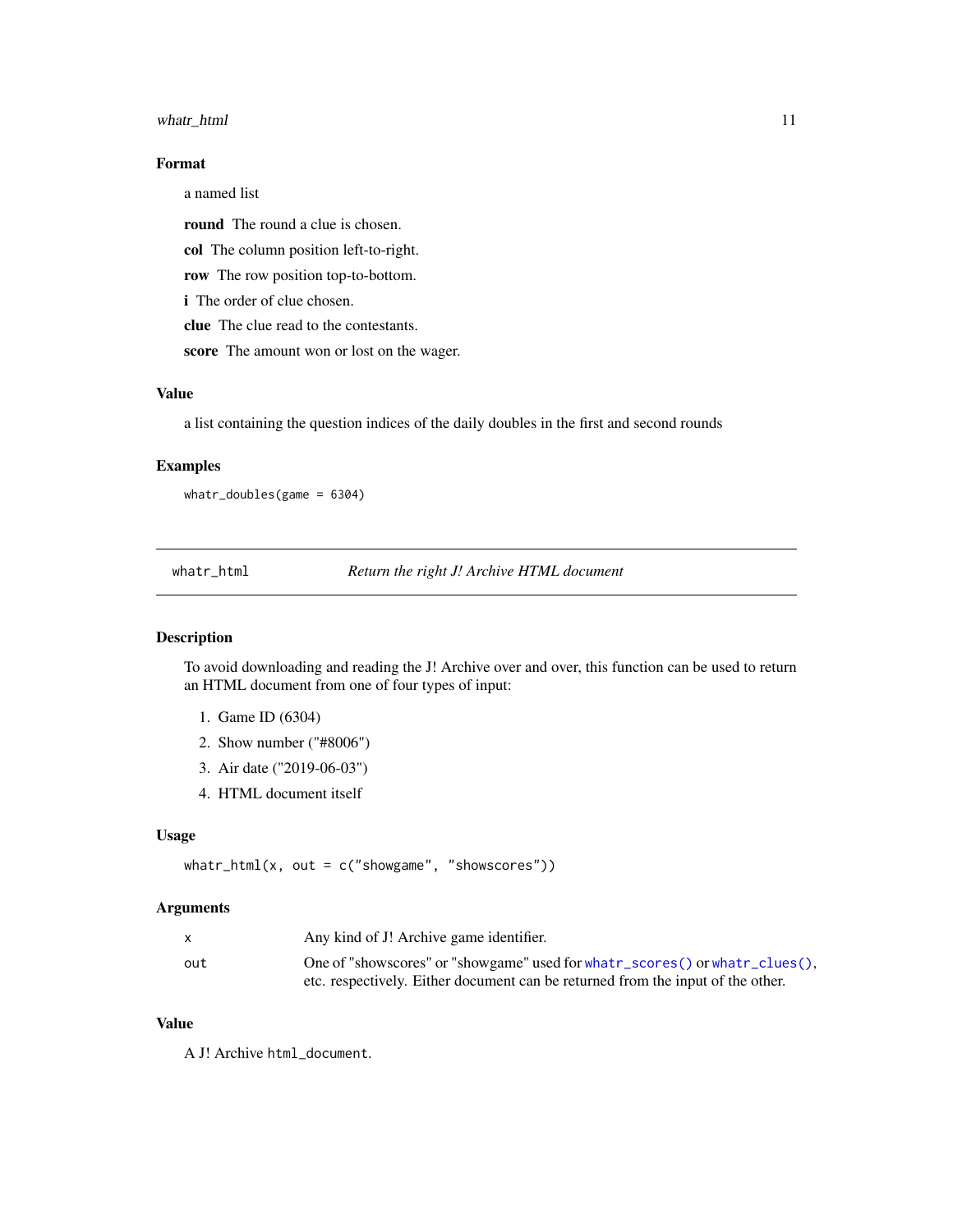#### <span id="page-11-0"></span>Examples

```
whatr_html(x = 6304, out = "showscores")
whatr_html(x = "2019-06-03", out = "showgame")whatr_html("#8006", "showgame") %>% whatr_clues()
```
whatr\_order *What is the order?*

#### Description

Scrapes clue order left-to-right, top-to-bottom.

#### Usage

whatr\_order(game)

#### Arguments

game One of four types of input, all passed to [whatr\\_html\(\)](#page-10-1):

- 1. A numeric game ID.
- 2. Either a 'showgame' or 'showscores' HTML document.
- 3. A show number character starting with "#".
- 4. An air date like "yyyy-mm-dd".

#### Format

A tibble with (usually) 61 rows and 4 variables:

round The round a clue is chosen.

col The column position left-to-right.

row The row position top-to-bottom.

#### Value

A tidy tibble of player info.

A tidy tibble of clue orders.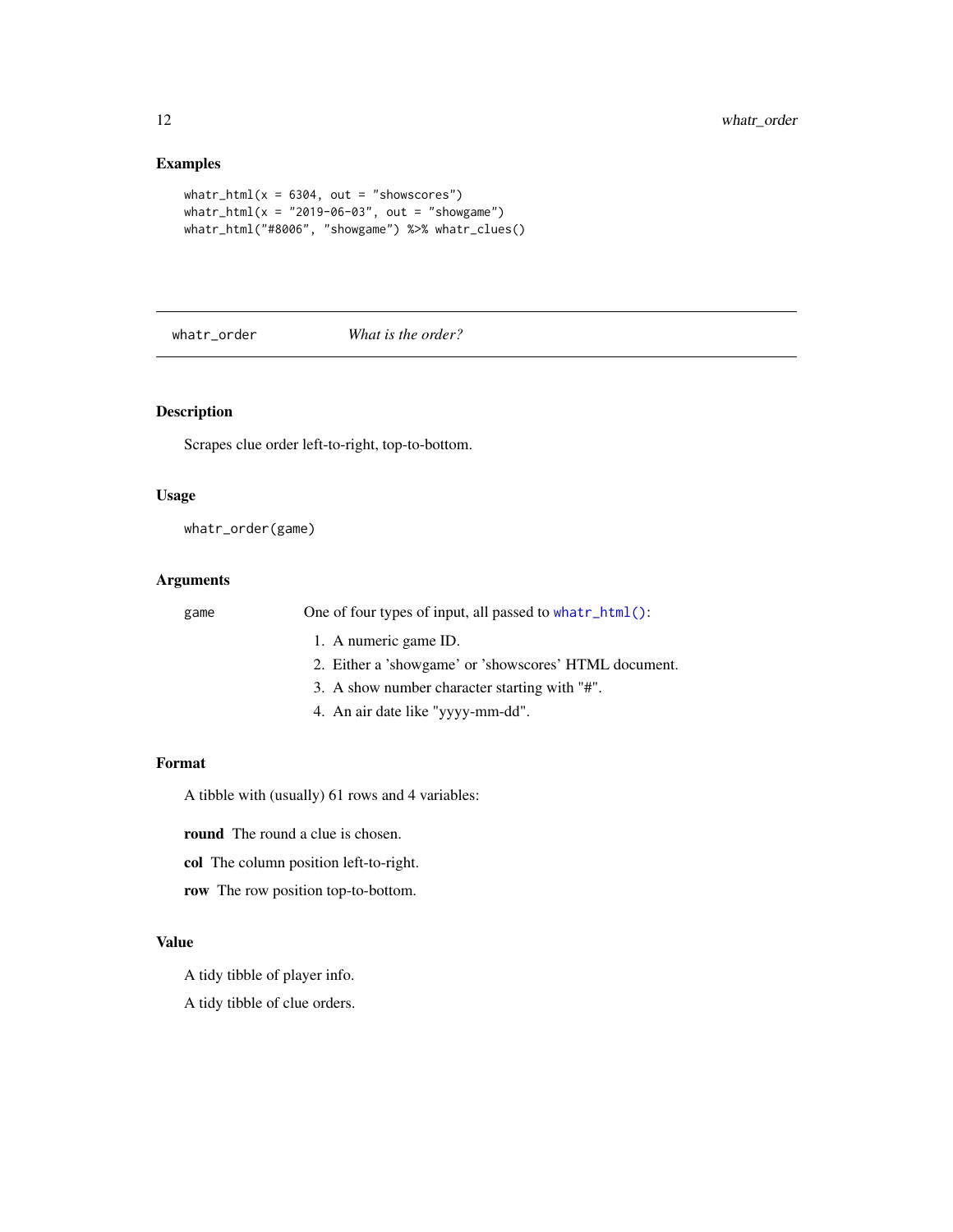<span id="page-12-0"></span>*These* individuals compete to score the most points and win the game.

#### Usage

whatr\_players(game)

#### Arguments

game One of four types of input, all passed to [whatr\\_html\(\)](#page-10-1):

- 1. A numeric game ID.
- 2. Either a 'showgame' or 'showscores' HTML document.
- 3. A show number character starting with "#".
- 4. An air date like "yyyy-mm-dd".

#### Format

A tibble with (usually) 3 rows and 4 variables:

first The contestant's given name.

last The contestant's surname name.

occupation A short description of what the contestant does.

from The city or institution from where the contestant comes.

#### Value

A tidy tibble of player info.

#### Examples

whatr\_players(game = 6304)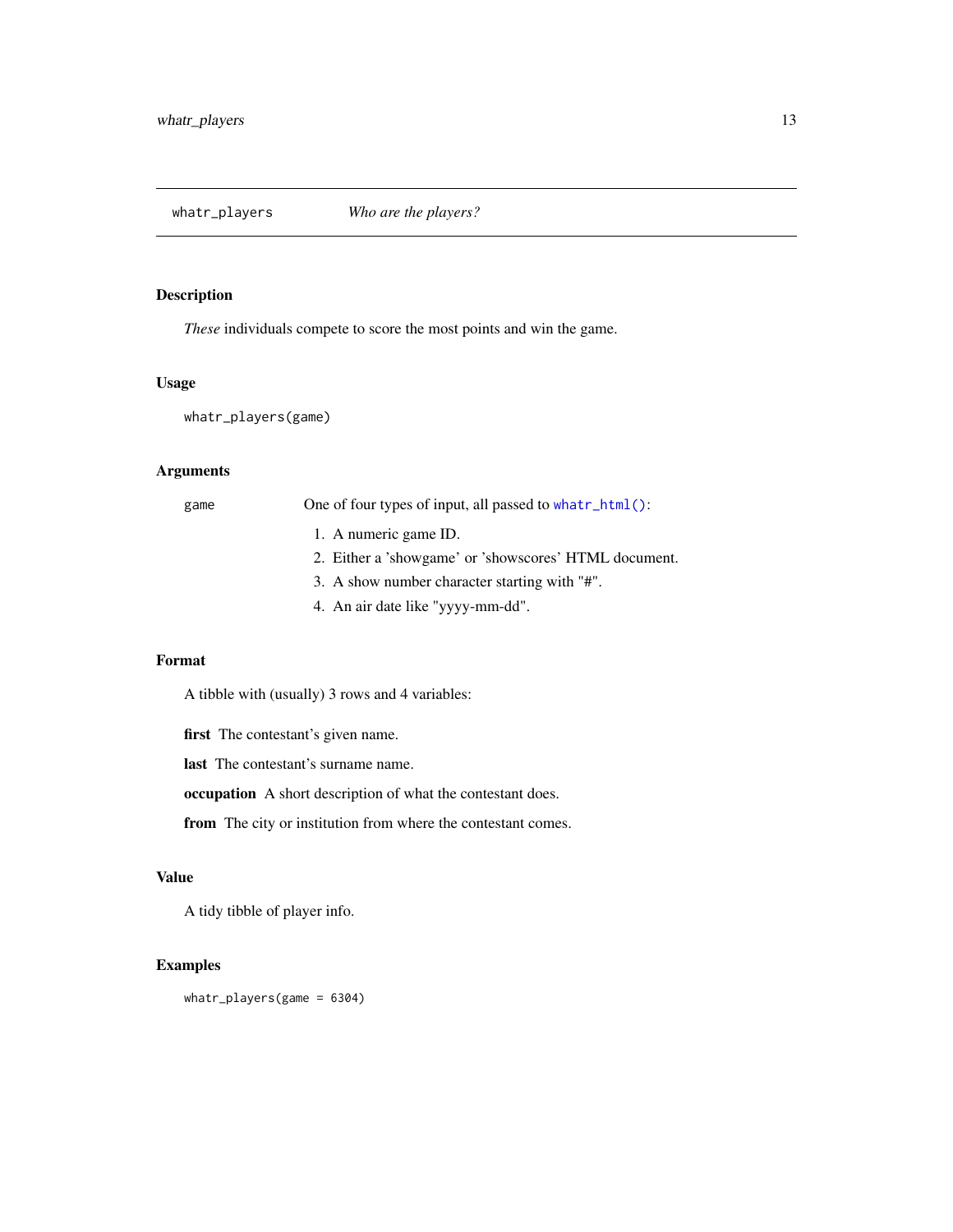<span id="page-13-0"></span>

*This* type of graphic presents data in a visual manner.

#### Usage

```
whatr_plot(game)
```
#### Arguments

game One of four types of input, all passed to [whatr\\_html\(\)](#page-10-1):

- 1. A numeric game ID.
- 2. Either a 'showgame' or 'showscores' HTML document.
- 3. A show number character starting with "#".
- 4. An air date like "yyyy-mm-dd".

#### Value

A ggplot object.

#### Examples

```
whatr_plot(game = 6304)
```
<span id="page-13-1"></span>whatr\_scores *What are player scores?*

#### Description

*This* data describes how players performed over the course of a game.

#### Usage

```
whatr_scores(game)
```
#### Arguments

game One of four types of input, all passed to [whatr\\_html\(\)](#page-10-1):

- 1. A numeric game ID.
- 2. Either a 'showgame' or 'showscores' HTML document.
- 3. A show number character starting with "#".
- 4. An air date like "yyyy-mm-dd".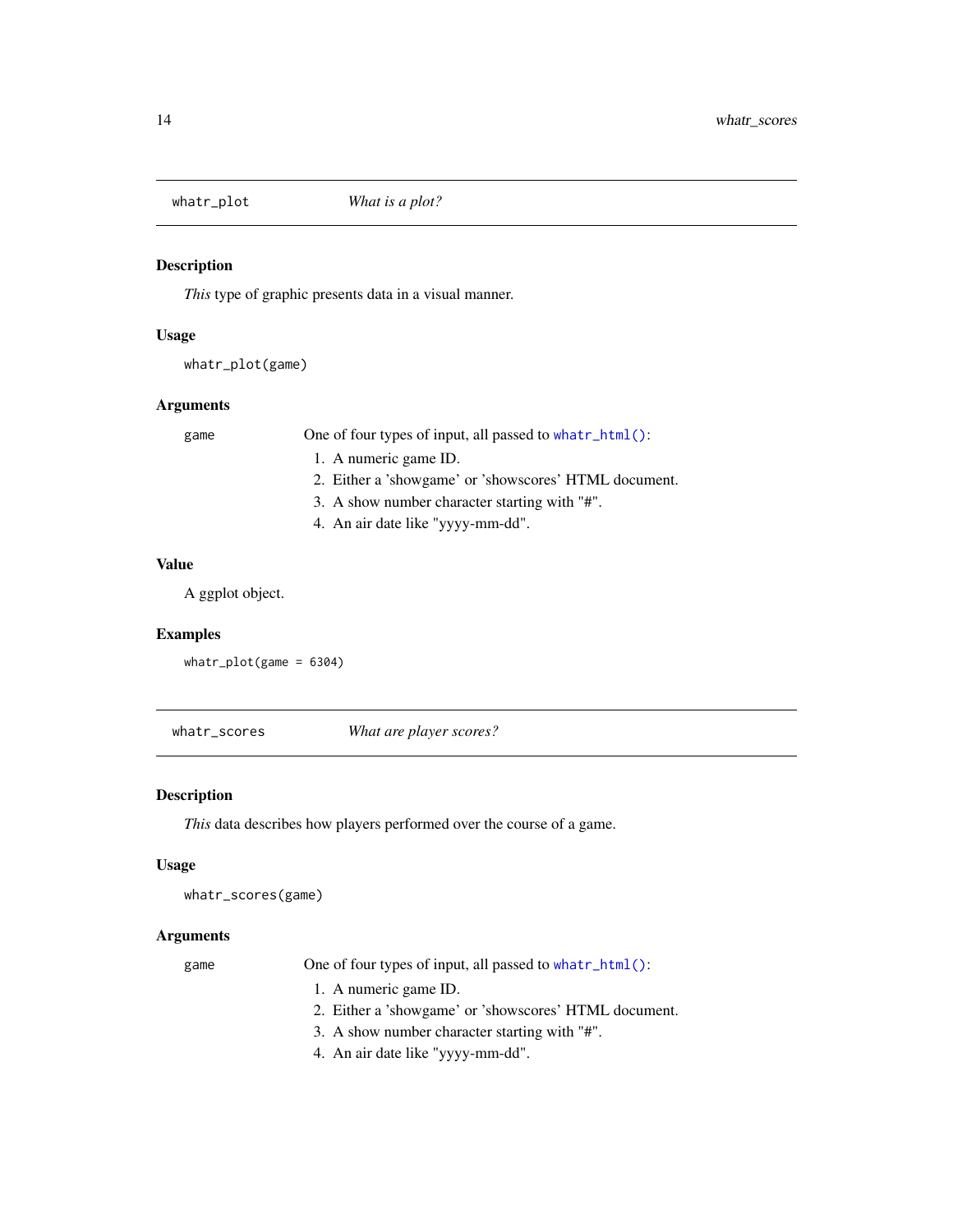#### <span id="page-14-0"></span>whatr\_synopsis 15

#### Format

A tibble with (up to) 61 rows and 5 variables:

round The round a clue is chosen.

i The order of clue chosen.

name First name of player responding.

score Change in score from this clue.

double Is the clue a daily double.

#### Value

Tidy tibble of clue scores.

#### Examples

whatr\_scores(game = 6304)

whatr\_synopsis *What a synopsis?*

#### Description

*This* is an overview containing various summary statistics of a game.

#### Usage

whatr\_synopsis(game)

#### Arguments

game One of four types of input, all passed to [whatr\\_html\(\)](#page-10-1):

- 1. A numeric game ID.
- 2. Either a 'showgame' or 'showscores' HTML document.
- 3. A show number character starting with "#".
- 4. An air date like "yyyy-mm-dd".

#### Format

A tibble with (usually) 3 row and 5 variables:

name The contestant's given name.

coryat Score if all wagering is disregarded.

final Final score after Double Jeopardy.

right Number of correct answers.

wrong Number of incorrect answers.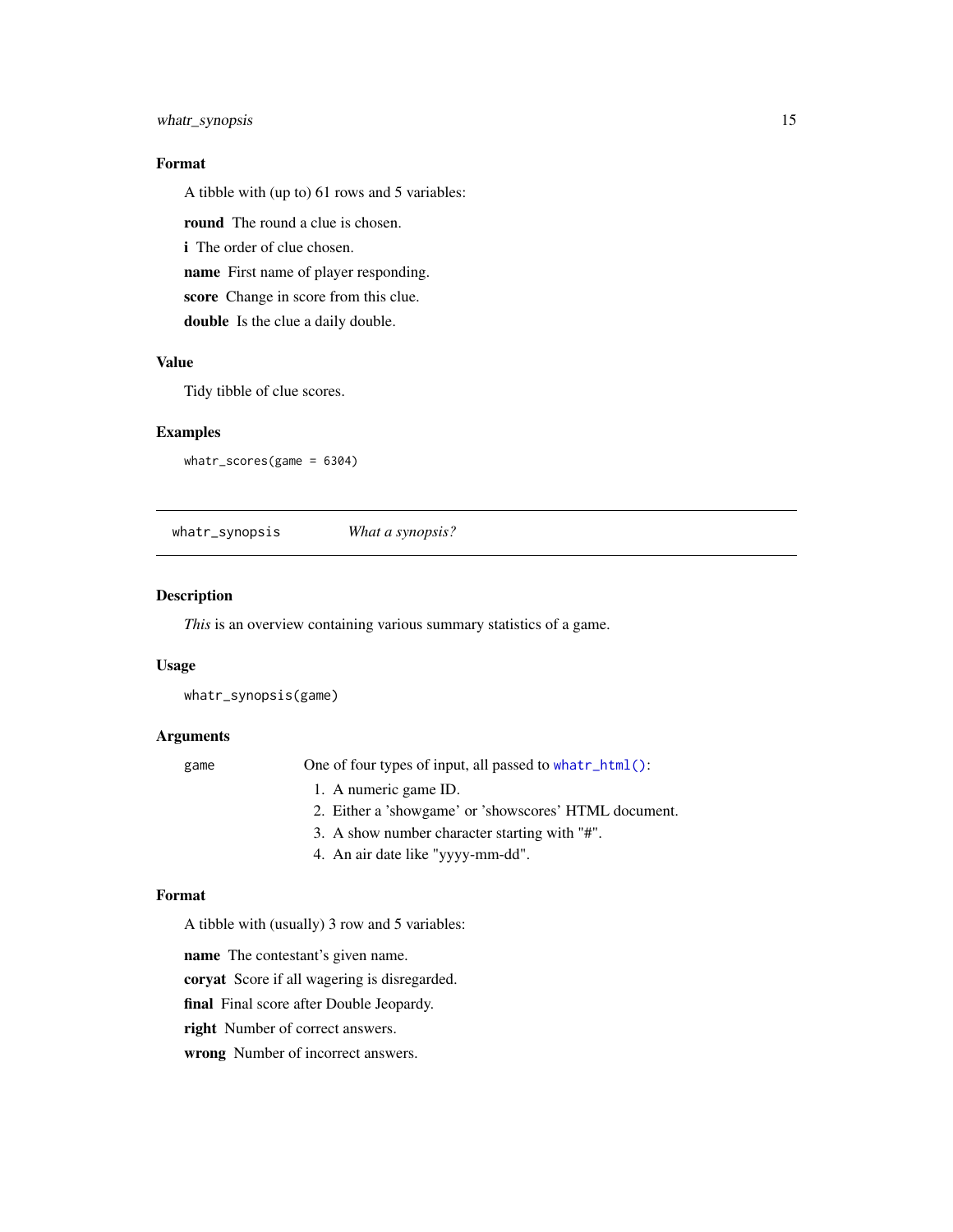### Value

A tidy tibble of clue text.

### Examples

whatr\_synopsis(game = 6304)